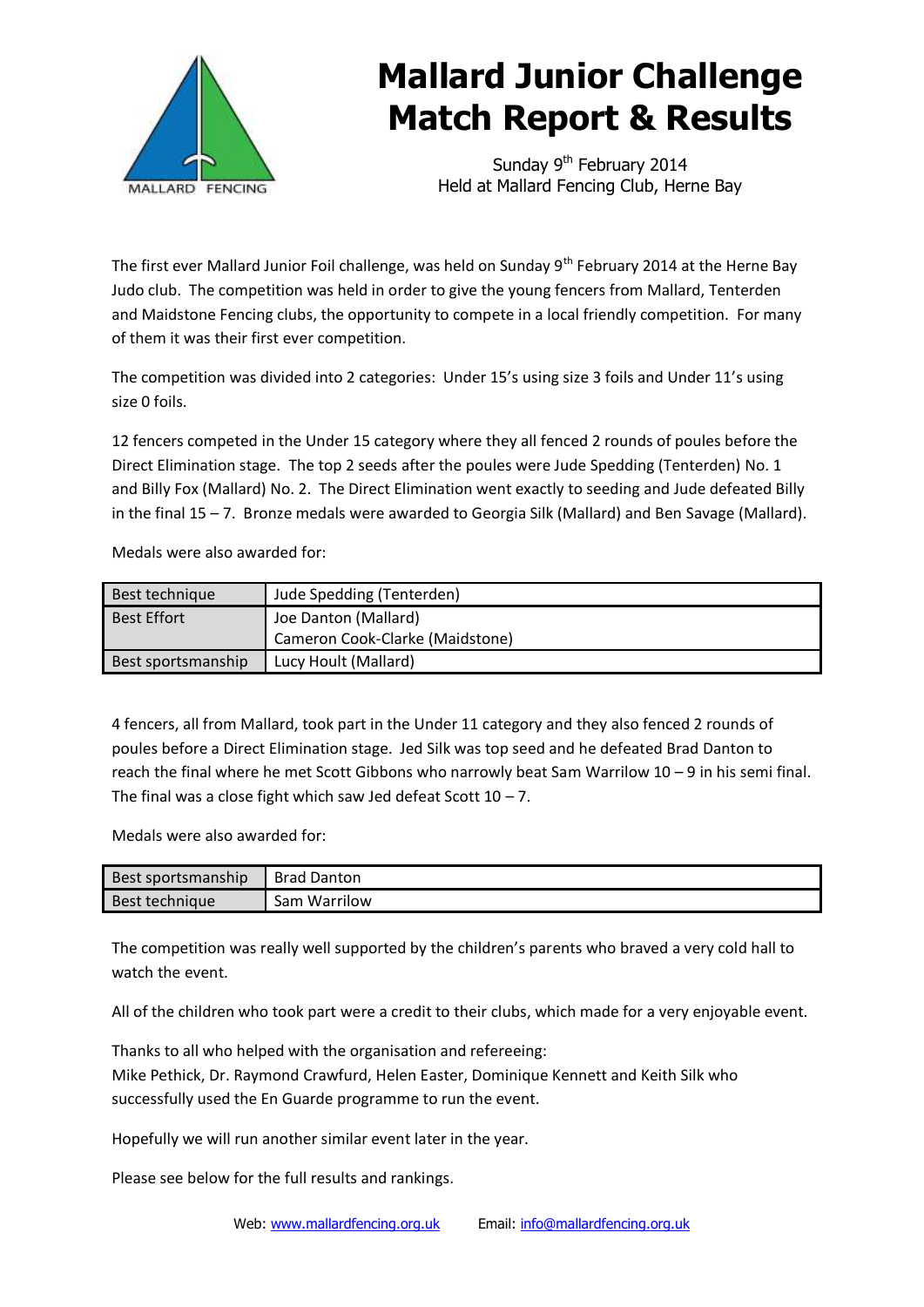| rank | name | club | nat. 1 SILK Jed MALLAR GBR 2 GIBBONS Scott | MALLAR | GBR 3 DANTON Brad | MALLAR | GBR 3 WARRILOW Sam | MALLAR | GBR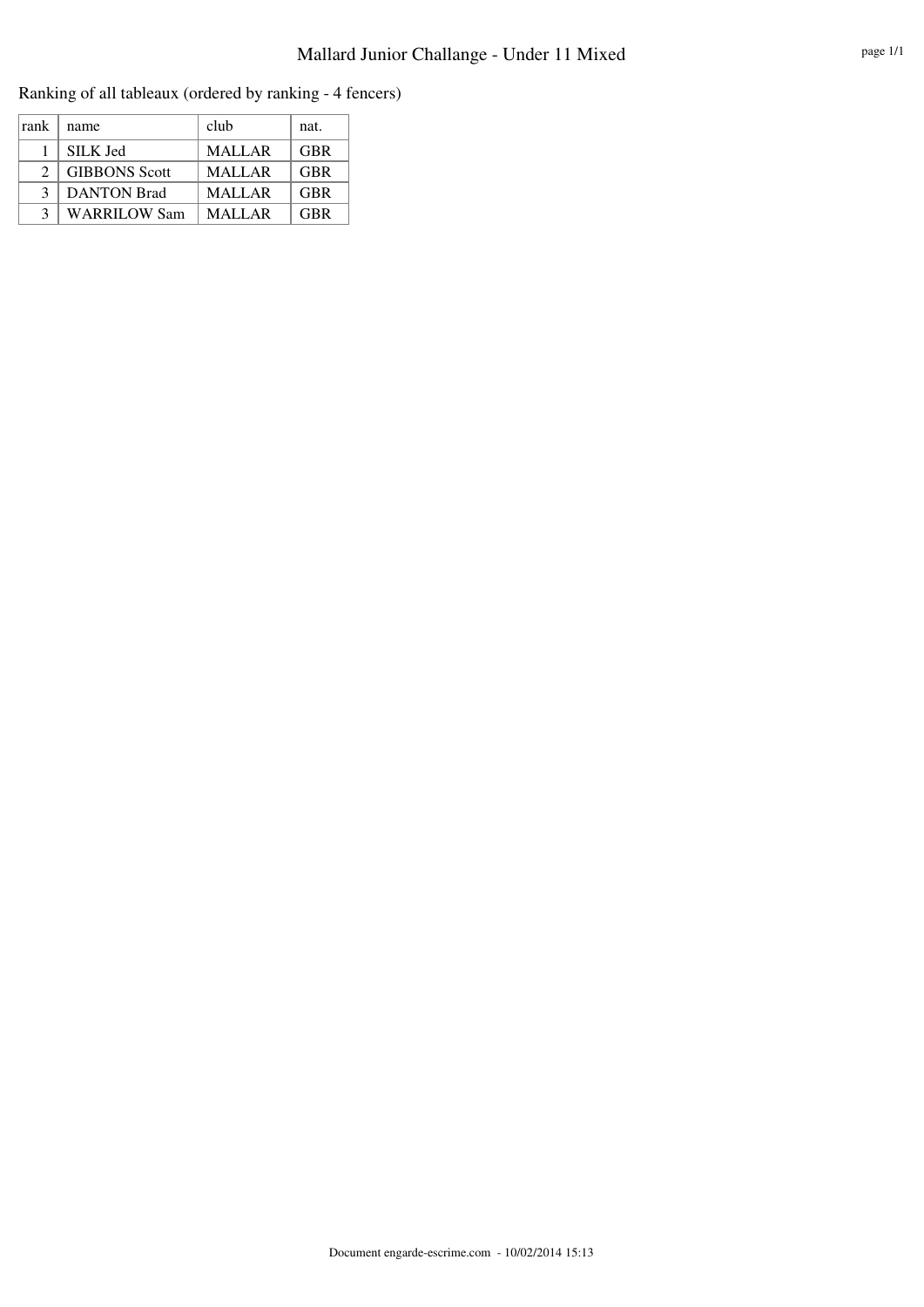## Mallard Junior Challange - Under 11 Mixed page 1/1

| Semi-finals |                      |               | Final                |                 |
|-------------|----------------------|---------------|----------------------|-----------------|
|             | SILK Jed             | MALLAR        |                      |                 |
|             |                      |               | SILK Jed             |                 |
|             | <b>DANTON</b> Brad   | <b>MALLAR</b> | 10/0                 |                 |
|             |                      |               |                      | <b>SILK Jed</b> |
|             | <b>GIBBONS</b> Scott | <b>MALLAR</b> |                      | 10/7            |
|             |                      |               | <b>GIBBONS</b> Scott |                 |
|             | <b>WARRILOW Sam</b>  | <b>MALLAR</b> | 10/9                 |                 |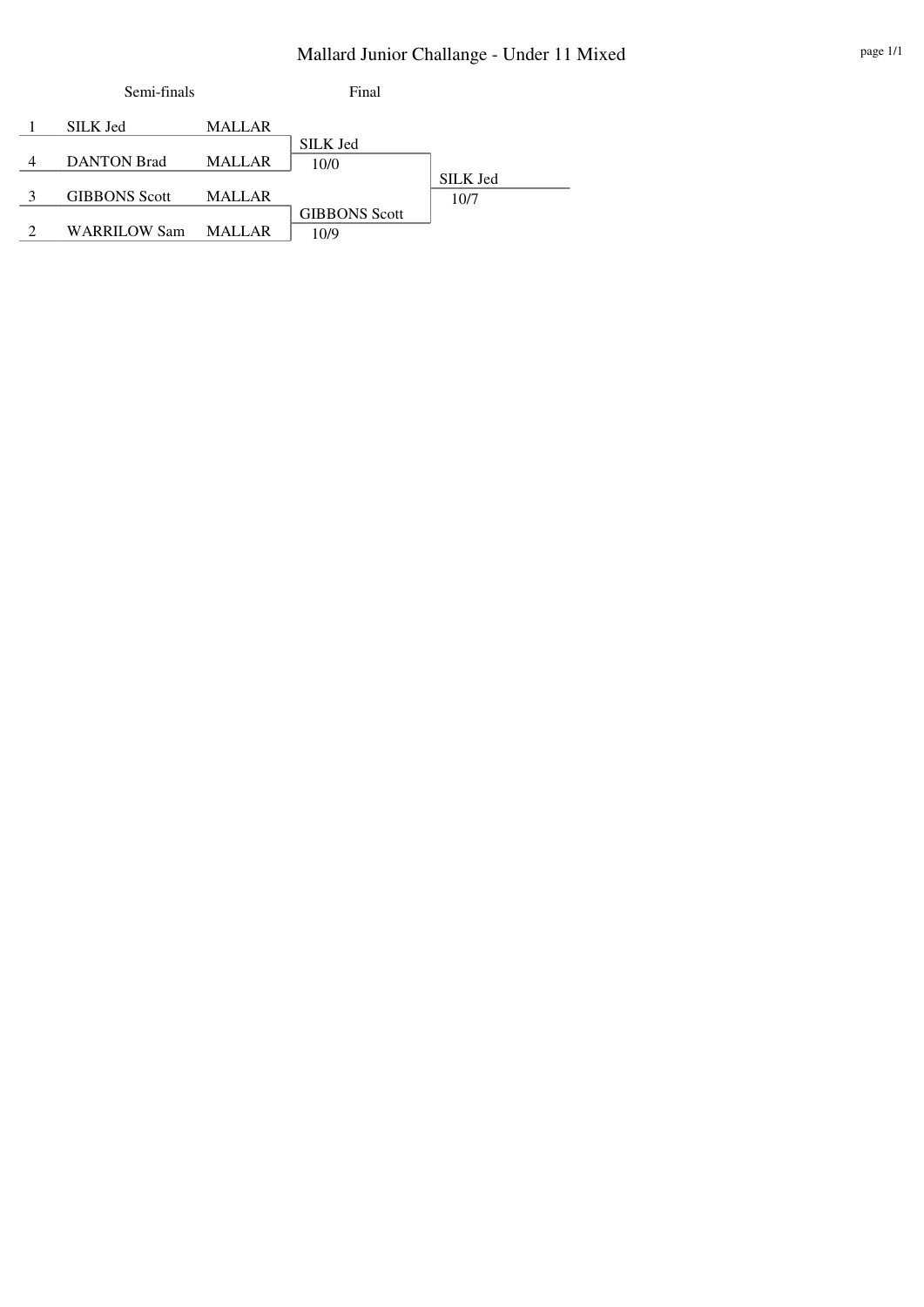| rank | name                  | club            | nat.       |
|------|-----------------------|-----------------|------------|
| 1    | <b>SPEDDING Jude</b>  | <b>TENTERDE</b> | <b>GBR</b> |
| 2    | <b>FOX Billy</b>      | <b>MALLARD</b>  | <b>GBR</b> |
| 3    | <b>SAVAGE Ben</b>     | <b>MALLARD</b>  | <b>GBR</b> |
| 3    | <b>SILK Georgia</b>   | <b>MALLARD</b>  | <b>GBR</b> |
| 5    | <b>SAUNDER Eliott</b> | <b>TENTERDE</b> | <b>GBR</b> |
| 6    | <b>HOULT</b> Lucy     | <b>MALLARD</b>  | <b>GBR</b> |
| 7    | <b>HOSIER Ryan</b>    | <b>MALLARD</b>  | <b>GBR</b> |
| 8    | <b>HOBBS</b> Ryan     | <b>TENTERDE</b> | <b>GBR</b> |
| 9    | <b>TODD Killian</b>   | <b>MALLARD</b>  | <b>GBR</b> |
| 10   | <b>DANTON</b> Joe     | <b>MALLARD</b>  | <b>GBR</b> |
| 11   | <b>COOK-CLARKE</b>    | <b>MAIDSTON</b> | <b>GBR</b> |
| 12   | <b>NEVILLE Finn</b>   | <b>MALLARD</b>  | <b>GBR</b> |

Ranking of all tableaux (ordered by ranking - 12 fencers)